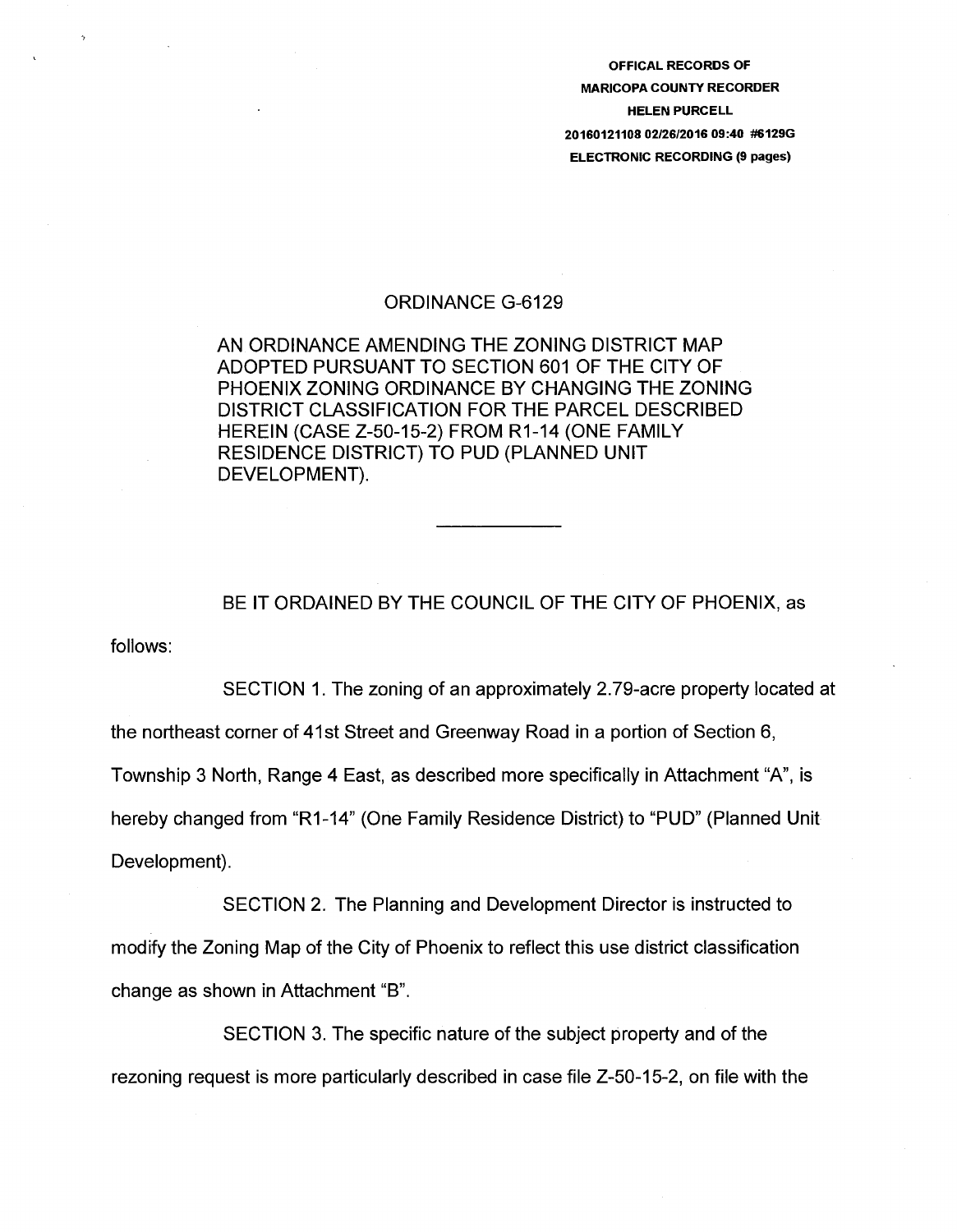Planning and Development Department. Due to the site's specific physical conditions and the use district applied for by the applicant, this rezoning is subject to the following stipulations, violation of which shall be treated in the same manner as a violation of the City of Phoenix Zoning Ordinance:

- 1. An updated Development Narrative for the Emerald Bay Senior Living PUD reflecting the changes approved through this request shall be submitted to the Planning and Development Department within 30 days of City Council approval of this request. The updated Development Narrative shall be consistent with the Development Narrative date stamped November 9, 2015, as modified by the following stipulations:
	- a. Page 6, A. Purpose and Intent, Section A.1, First paragraph: Revise the gross acreage to 2.79 acres.
	- b. Page 7, A. Purpose and Intent, Section A.2, First paragraph: Revise the gross acreage to 2.79 acres.
	- c. Page 8, A. Purpose and Intent, Section A.3c, Site Data Table: Revise the gross acreage to 2.79 acres.
	- d. Page 10, C. Site Conditions and Location, Section C.1, First paragraph: Revise the gross acreage to 2.79 acres.
	- e. Page 11, Conceptual Site Plan: Revise the

Site Plan as follows:

- (1) Gross acreage to 2.79 acres,
- (2) Add a label to the west side of the site, along 41st Street that states that no vehicular access via a driveway or an emergency crash gate shall be allowed along 41st Street or the alley,
- (3) Add a required one foot non-vehicular access easement along the north and west property lines,
- (4) Add four (4) additional parking spaces, to total42 parking spaces,
- (5) Add a loading space near the southwest corner of the building, and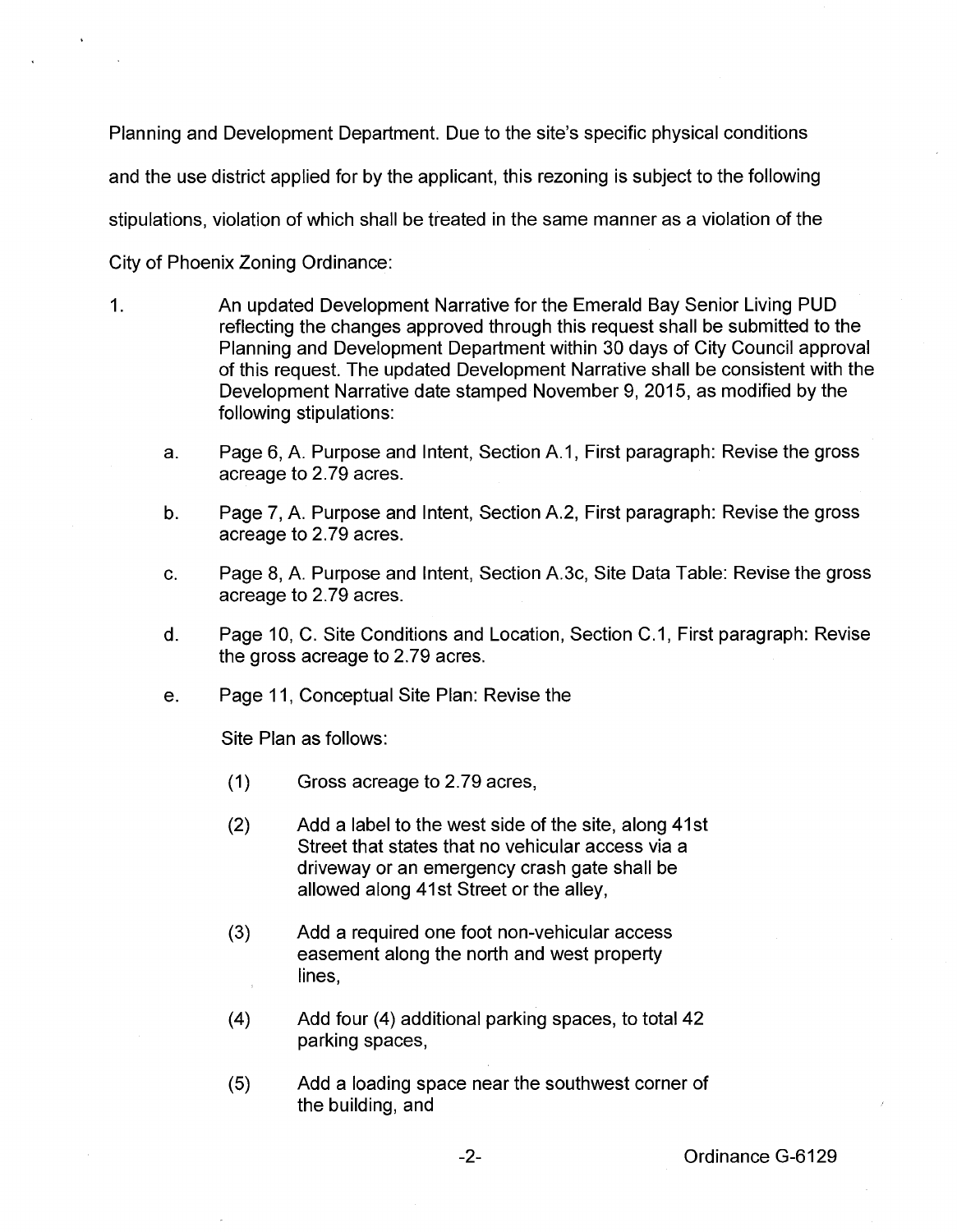- (6) Update the height and parking standards in the lot development standards table to reduce the building height to 25 feet and add the additional four (4) parking spaces.
- f. Page 20, G. Development Standards, Section G.1, Development Standards Table: Revise the density to 21.51. and the maximum height to 2 stories and 25 feet.
- g. Page 29, J. Sustainability Guidelines: Move items I and K, related to recycling and bicycle parking, from the list of Practices/Techniques That May Be Incorporated to the list of Measurable and Enforceable Items That Will Be Incorporated.
- h. Page 41, Appendix 5, Comparative Zoning Standards Table, PUD column: Revise the maximum density to 21.51 and the maximum height to 2 stories and 25 feet.
- i. Modify the landscape median in Greenway Road to allow full access on the east driveway. This will require the following revisions:
	- (1) Page 9, Fifth paragraph: Delete the following sentence: The design is such that the primary entrance and exit are oriented for only right turns and thus will require no additional street adjustments.
	- (2) Page 11: Modify the site plan to show the modified landscape median in Greenway Road and full right and left turn access on the east driveway.
	- (3) Page 30, Section K.1 Circulation Systems: Revise the first sentence as follows:

"Vehicular access shall be limited to Greenway Road only. The west driveway on Greenway Road shall be limited to right turns in and right turns out only and the east driveway shall be permitted to have both left and right turns in and out of the site."

- j. Page 19, Section F.1 Permitted Uses: After the paragraph related to accessory uses, add a section for conditions to include the following: "Conditions: The hours for deliveries and trash collection shall be limited from 8:00 a.m. to 6:00 p.m."
- K. Page 20, G. Development Standards: after the first paragraph add the following statement in a separate paragraph: "The site shall be in general conformance to the conceptual site plan provided within the PUD narrative with specific regard to the locations of the refuse enclosure and loading area."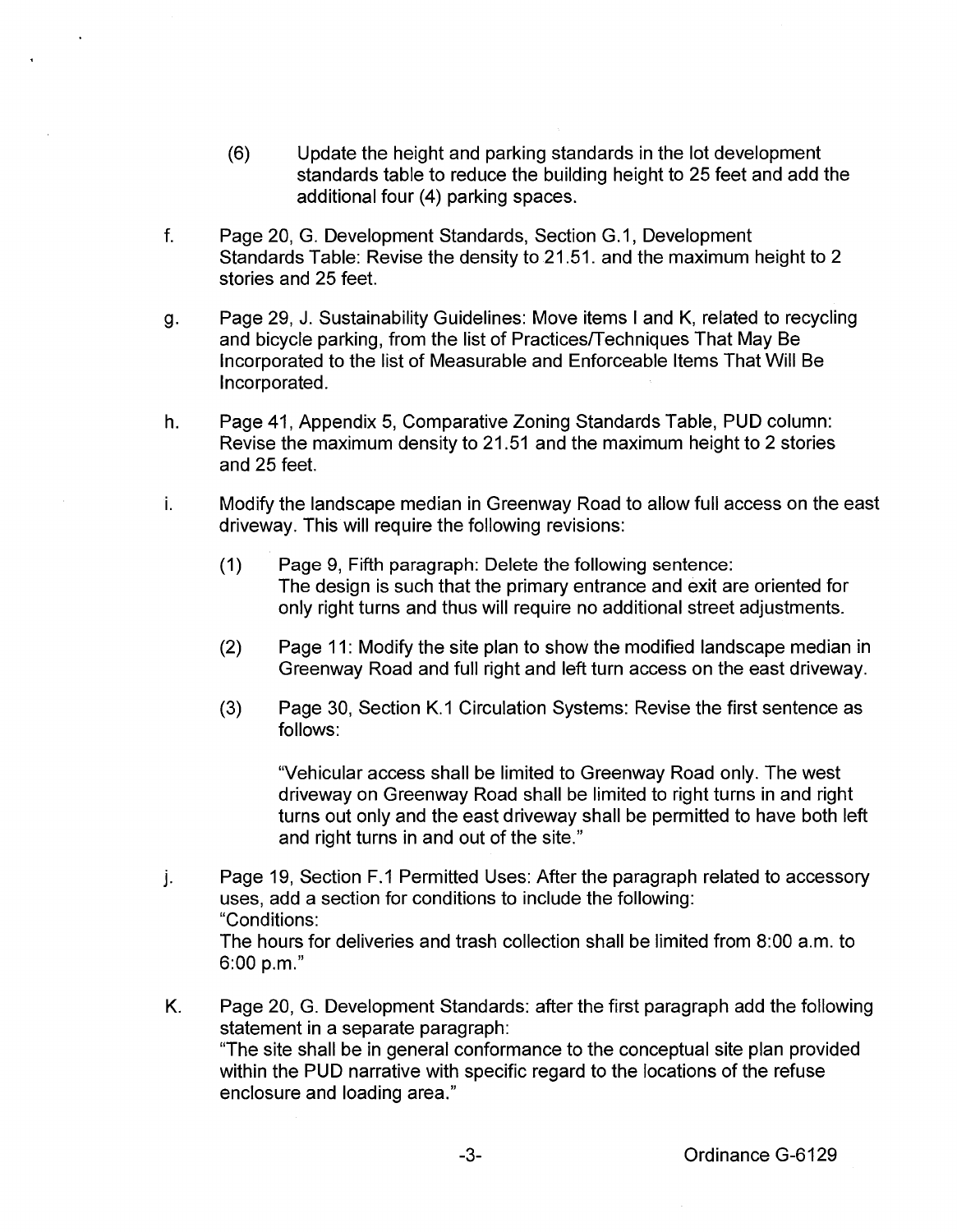Page 22, G.2 Landscape Standards, Table: Revise as follows:

- L. (1) Revise the plant sizes row in the table to only apply to the south and east landscape setbacks,
	- (2) Add a new row in the table for plant sizes and material on the north and west landscape setbacks. The new row in the table shall include "minimum three (3)-inch caliper evergreen (non-deciduous) trees, 20 feet on center. The landscaping shall grow together to form a large, continuous hedge.", and
	- (3) Add the following note under the existing table: "the property owner shall be responsible for maintaining all trees in a healthy, living condition and replacing any trees that are not maintained in a healthy, living condition."
- M. Page 24, G.3 Parking Standards: Revise the required parking to be a minimum of 42 parking spaces, including 4 ADA spaces.
- N. Page 24, G.3 Parking Standards: Add the following sentence in a separate paragraph at the end of the section:

"No vehicular access via a driveway or an emergency crash gate shall be allowed along 41st Street or the Alley. A one foot non-vehicular access easement shall be dedicated along the north and west property lines."

- 0. Page 25, G. Development Standards: revise as follows:
	- (1) Update the walls and fences standards to replace the six-foot high wall along Greenway Road with a maximum four-foot high wall.
	- (2) Add "Section G.8 Building Standards" After the walls/fences standards and add the following requirement in the new section: "North and west elevations: Only clerestory or opaque windows shall be permitted on the second floor of the building, facing north and west, to prevent views into the neighborhood as shown in blue on appendix 6, second floor window exhibit date stamped February 3, 2016."
- P. Page 27, I. Signs: Add the following sentence in a separate paragraph at of the section: "No building identification signage shall be allowed on 41st Street"
- Q. Page 30, K.1 Circulation Systems: Add the following sentence in a separate paragraph at the end of the section: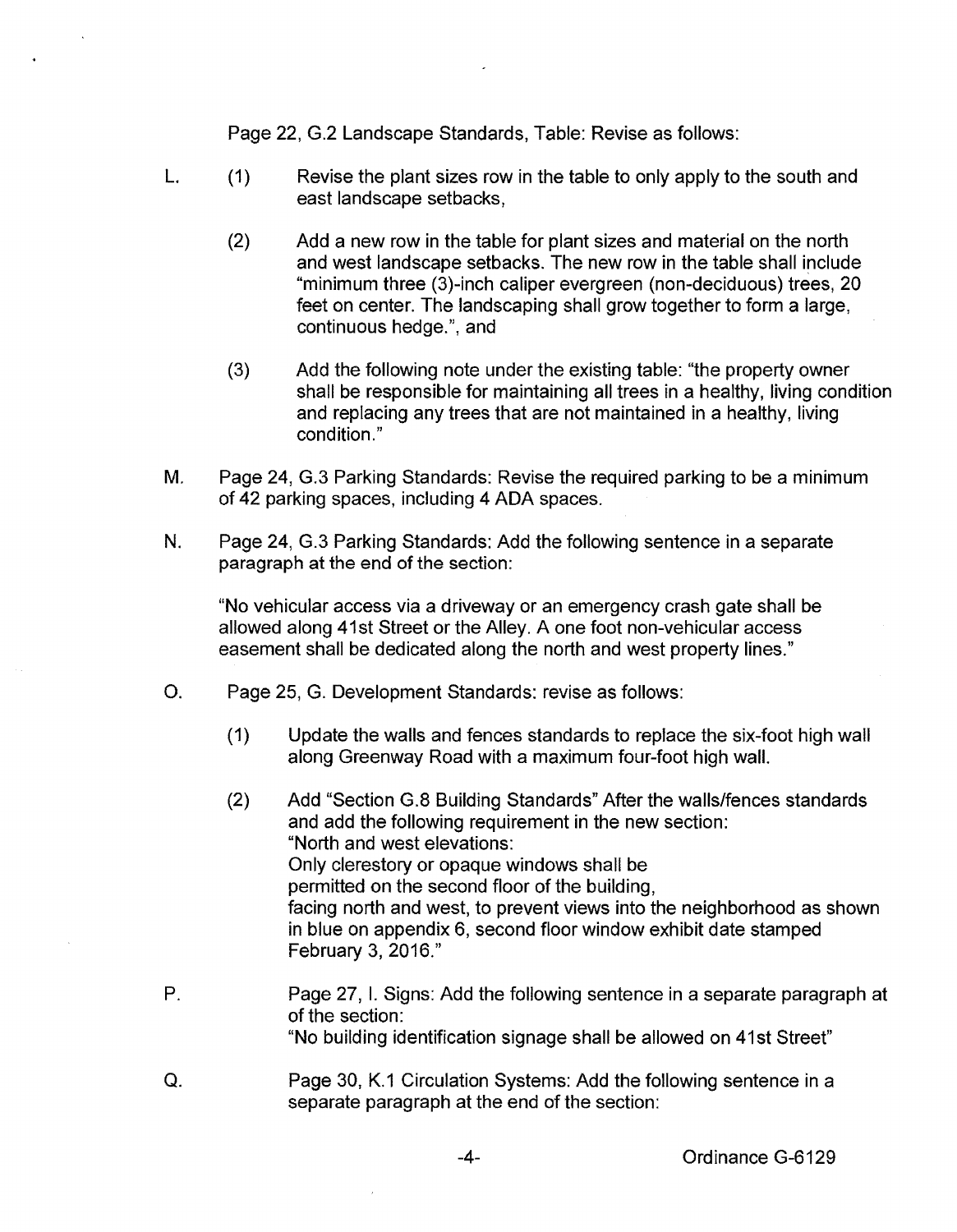"No vehicular access via a driveway or an emergency crash gate shall be allowed along 41st Street or the alley. A one foot non-vehicular access easement shall be dedicated along the north and west property lines."

- R. Page 39-40, Appendix 4, Conceptual Elevation Exhibit: revise the exhibit as follows:
	- (1) Add the maximum 25-foot building height, as measured per the zoning ordinance standards.
	- (2) Revise the west side elevations to include either clerestory or opaque windows on the second floor of the building, to be consistent with the blue area on the second floor window exhibit date stamped February 3, 2016.
	- (3) Revise the streetscape images to replace the six-foot high wall along greenway road with a three to four-foot high wall.
- S. Pages 3, 4 and 42: Add the second floor window exhibit date stamped February 1, 2016 as Appendix 6.
- 2. The developer shall construct all streets adjacent to the development with paving, curb, gutter, sidewalk, curb ramps, streetlights, landscaping and other incidentals as per plans approved by the Planning and Development Department. The improvements on 41st Street shall be reduced to the minimum width possible to comply with traffic safety standards, as approved by the planning and development department. All improvements shall comply with all ADA accessibility standards.
- 3. The property owner shall record documents that disclose the existence and operational characteristics of the City of Scottsdale Municipal Airport to future owners or tenants of the property. The form and content of such documents shall be according to the templates and instructions provided which have been reviewed and approved by the City Attorney.
- 4. The developer shall dedicate a one foot non-vehicular access easement along the north and west property lines.
- 5. The developer shall pay for and install a local traffic only sign on 41st Street or some other traffic sign to indicate local traffic only, as approved by the street transportation department.
- 6. The developer shall work with the property owners on 41st Street between Greenway Road and Waltann Lane, and pursue the Street Transportation Department petition process to establish no parking or resident only parking program that meets all the city requirements. Signage shall be paid for by the developer per the city standards.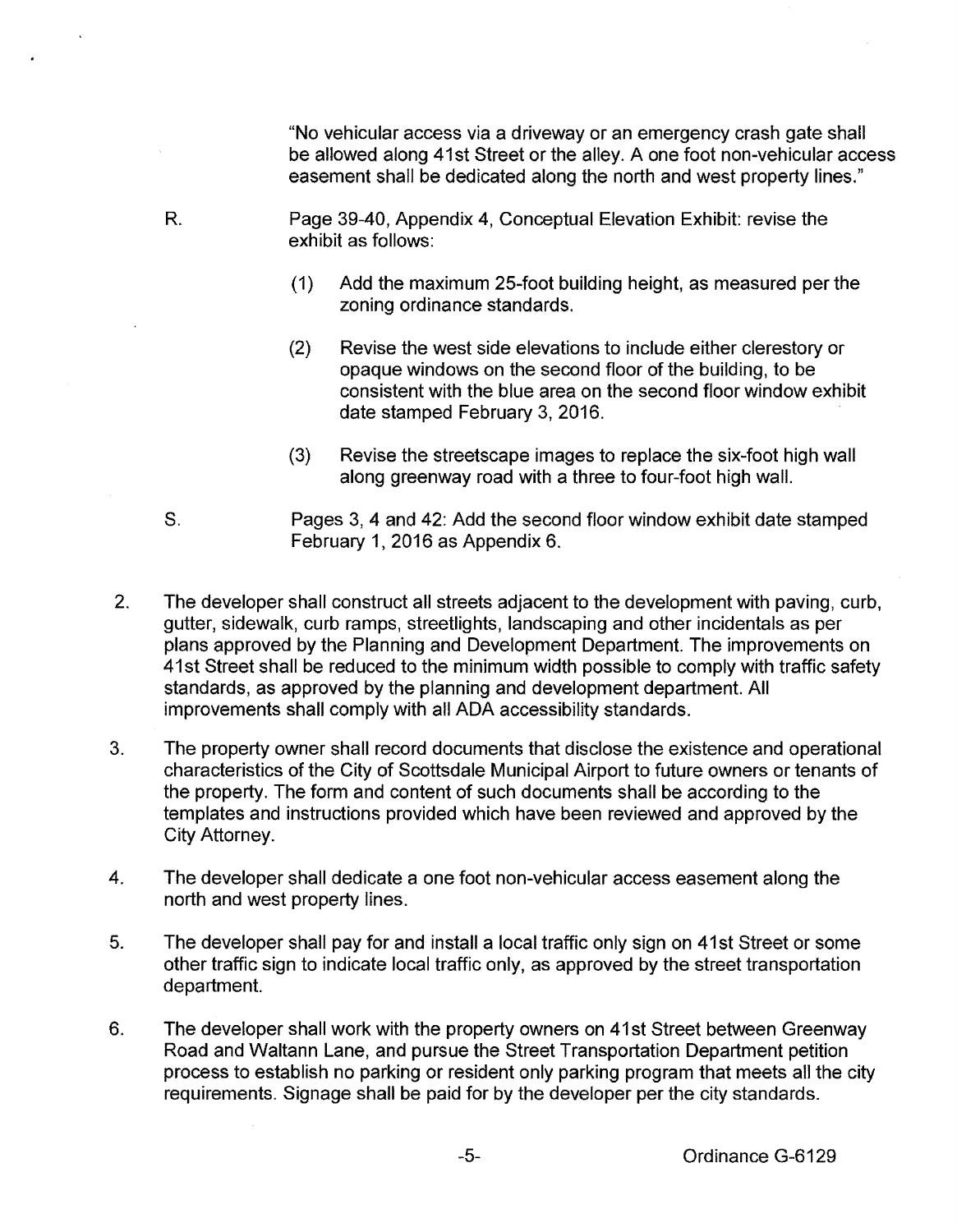- 7. A separate landscape inventory and salvage plan shall be submitted for review and approval prior to preliminary site plan approval for the site. the salvage plan shall demonstrate the following:
	- all existing trees which are not within the building footprint or driveways shall remain in place, and
	- all salvageable trees, as approved by the planning and development department, shall be salvaged and reused on site.

SECTION 4. If any section, subsection, sentence, clause, phrase or

portion of this ordinance is for any reason held to be invalid or unconstitutional by the

decision of any court of competent jurisdiction, such decision shall not affect the validity

of the remaining portions hereof.

PASSED by the Council of the City of Phoenix this 3rd day of February,

2016.

**MAYOR** 

**Pw** 

ATIEST:

ATTEST:<br>C<u>Augenes</u> City Clerk **Acting City Attorney** 

 $C_0$ City Manager

PL:tml:1217785v1: {CM#65) {Item #68)- 2/3/16

Attachments: A- Legal Description {2 Pages} B- Ordinance Location Map {1 Page}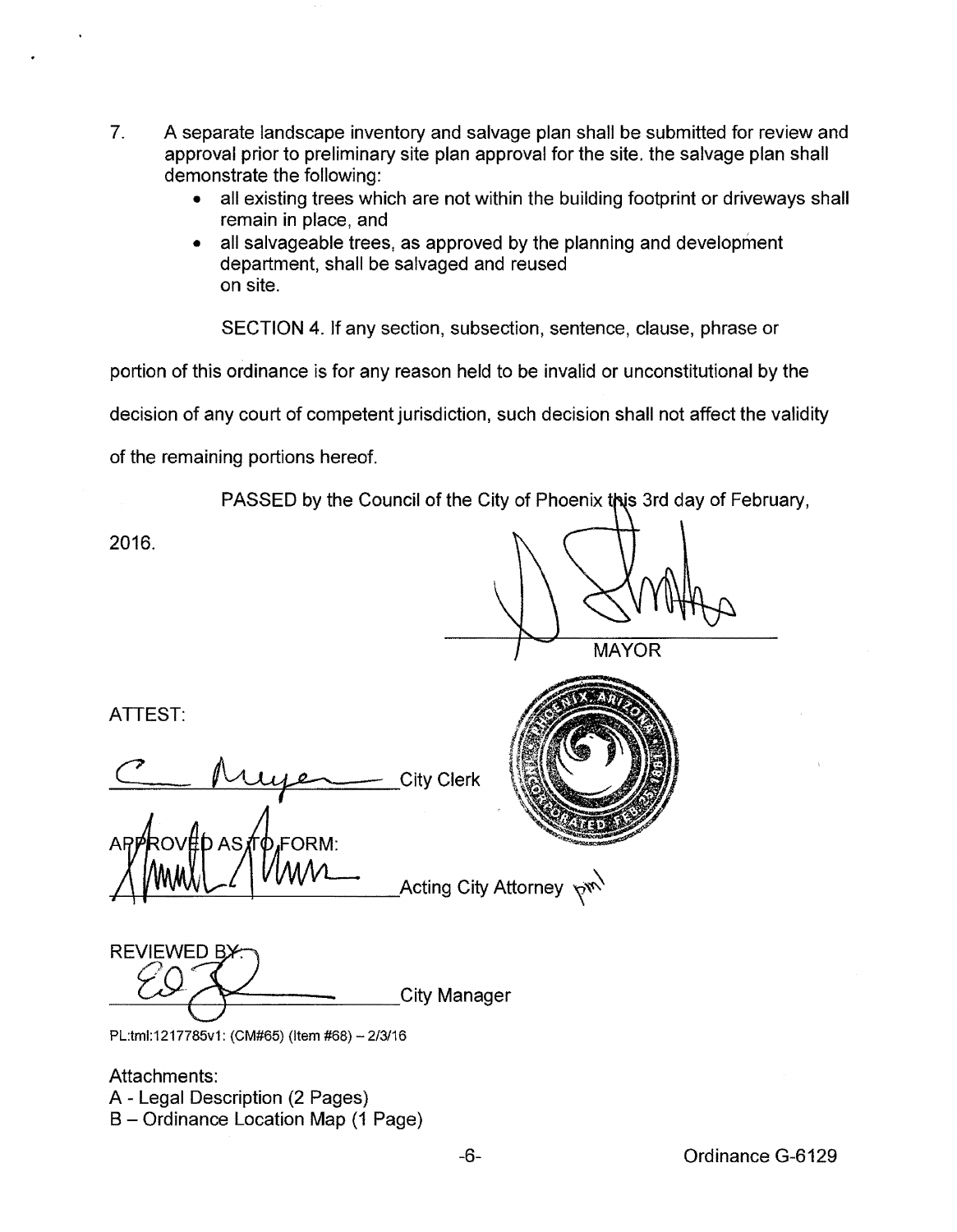# ATTACHMENT A

## LEGAL DESCRIPTION FOR Z-50-15-2

## LOT 30

A PORTION OF LOT 30, WALTANN ESTATES PLAT 1, ACCORDING TO THE PLAT OF RECORD IN BOOK 58 OF MAPS, PAGE 44, RECORDS OF MARICOPA COUNTY, ARIZONA BEING SITUATED IN A PORTION OF THE SOUTHWEST QUARTER OF SECTION 6, TOWNSHIP 3 NORTH, RANGE 4 EAST OF THE GILA AND SALT RIVER BASE AND MERIDIAN, MARICOPA COUNTY, ARIZONA MORE PARTICULARLY DESCRIBED AS FOLLOWS:

BEGINNING AT THE NORTHWEST CORNER OF SAID LOT 30;

THENCE SOUTH 89°13'50" EAST ALONG THE NORTH LINE OF SAID LOT 30, A DISTANCE OF 157.50 FEET;

THENCE SOUTH 0°28'10" EAST ALONG THE EAST LINE OF SAID LOT 30, A DISTANCE OF 285.00 FEET;

THENCE NORTH 89°13'50" WEST PARALLEL WITH AND 15.00 FEET NORTH OF THE SOUTH LINE OF SAID LOT 30, A DISTANCE OF 157.50 FEET;

THENCE NORTH 0°28'10" WEST ALONG THE WEST LINE OF SAID LOT 30, A DISTANCE OF 285.00 FEET TO THE POINT OF BEGINNING.

SAID PARCEL CONTAINS 44,877 SQUARE FEET OR 1.030 ACRES, MORE OR LESS.

TOGETHER WITH;

## LOT 31

A PORTION OF LOT 31, WALTANN ESTATES PLAT 1, ACCORDING TO THE PLAT OF RECORD IN BOOK 58 OF MAPS, PAGE 44, RECORDS OF MARICOPA COUNTY, ARIZONA BEING SITUATED IN A PORTION OF THE SOUTHWEST QUARTER OF SECTION 6, TOWNSHIP 3 NORTH, RANGE 4 EAST OF THE GILA AND SALT RIVER BASE AND MERIDIAN, MARICOPA COUNTY, ARIZONA MORE PARTICULARLY DESCRIBED AS FOLLOWS:

BEGINNING AT THE NORTHWEST CORNER OF SAID LOT 31;

THENCE SOUTH 89°13'50" EAST ALONG THE NORTH LINE OF SAID LOT 31, A DISTANCE OF 157.50 FEET;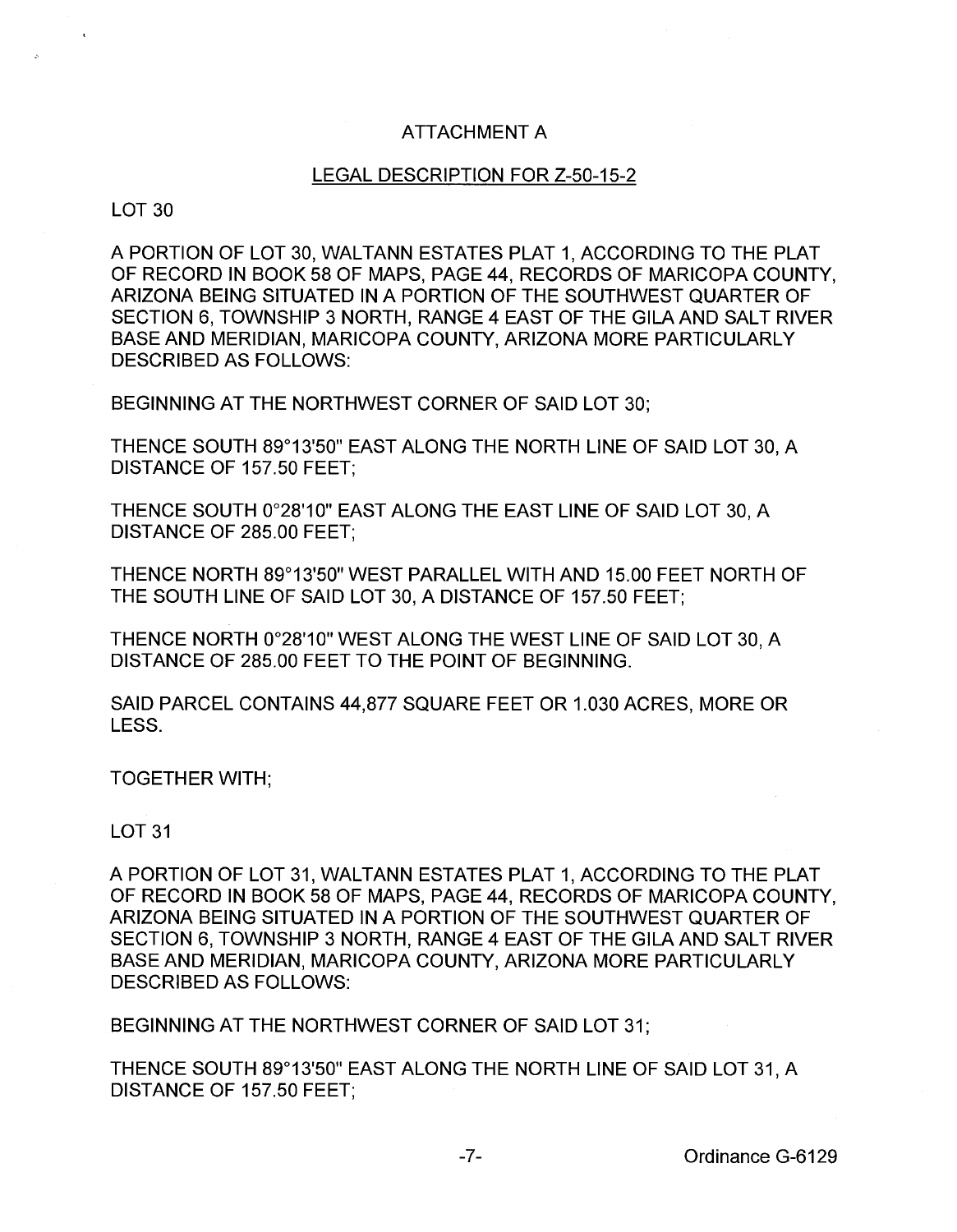THENCE SOUTH 0°28'10" EAST ALONG THE EAST LINE OF SAID LOT 31, A DISTANCE OF 285.00 FEET;

THENCE NORTH 89°13'50" WEST PARALLEL WITH AND 15.00 FEET NORTH OF THE SOUTH LINE OF SAID LOT 31, A DISTANCE OF 152.50 FEET TO A POINT OF A CURVE, CONCAVE NORTHEASTERLY, HAVING A RADIUS OF 5.11 FEET;

THENCE NORTHWESTERLY ALONG THE ARC OF SAID CURVE, THROUGH A CENTRAL ANGLE OF 88°45'40", AN ARC LENGTH OF 7.92 FEET TO A POINT OF TANGENCY;

THENCE NORTH 0°28'10" WEST ALONG THE WEST LINE OF SAID LOT 31, A DISTANCE OF 280.00 FEET TO THE POINT OF BEGINNING.

SAID PARCEL CONTAINS 44,872 SQUARE FEET OR 1.030 ACRES, MORE OR LESS.